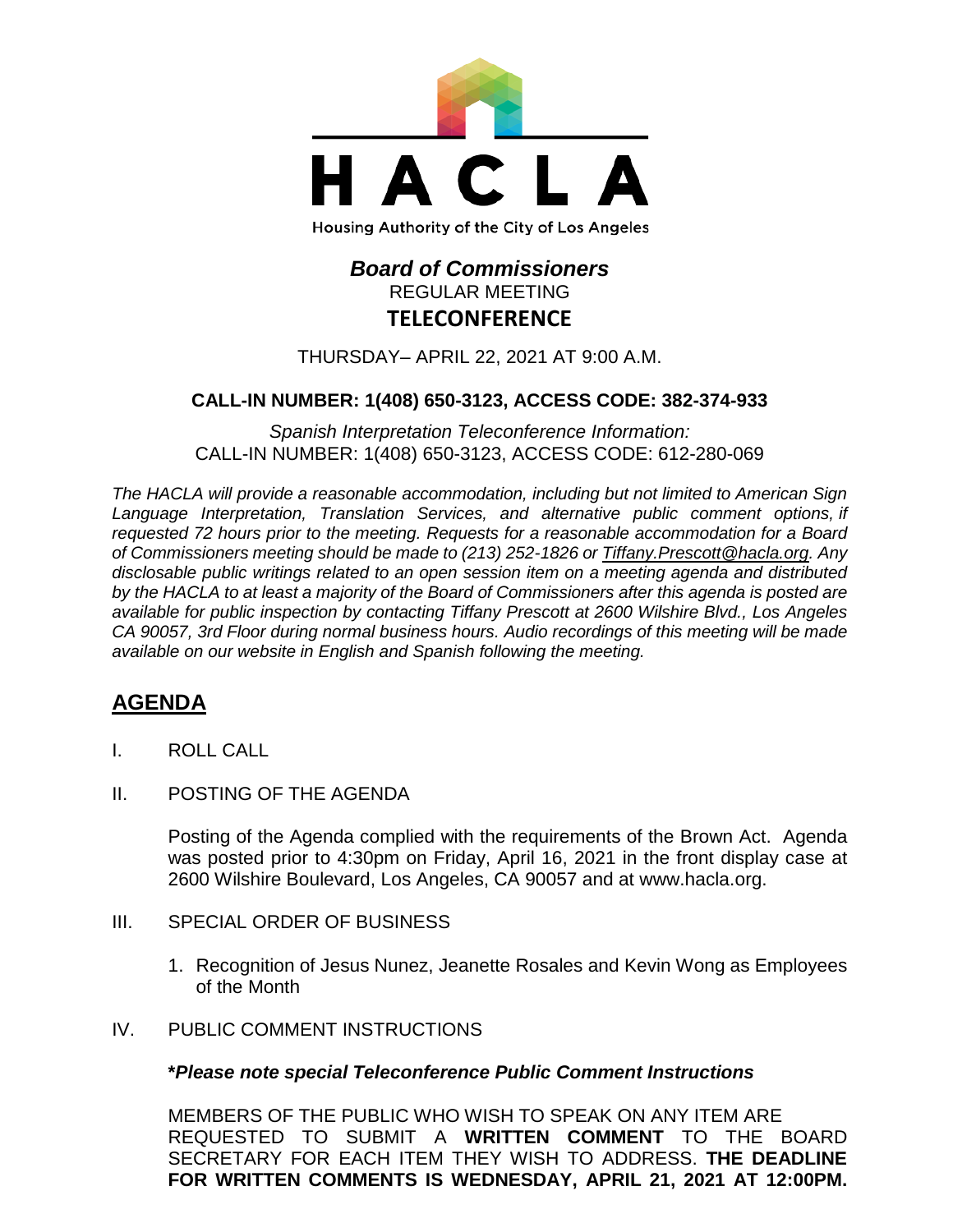**ALL WRITTEN COMMENTS SHOULD BE SUBMITTED VIA EMAIL TO [TIFFANY.PRESCOTT@HACLA.ORG.](mailto:TIFFANY.PRESCOTT@HACLA.ORG) PLEASE MAKE SURE EMAIL INCLUDES NAME, AGENDA ITEM NUMBER, AND ADDRESS/ORGANIZATION FOR WHOM YOU REPRESENT. WE ALSO ASK THAT ALL COMMENTS BE LIMITED TO 500 WORDS OR LESS.** THE SECRETARY WILL PROVIDE ALL WRITTEN COMMENTS TO THE BOARD FOR REVIEW PRIOR TO THE APRIL 22, 2021 BOC MEETING. THE SECRETARY WILL ALSO READ EACH PUBLIC COMMENT INTO THE RECORD AT THE TIME THE ITEM IS CONSIDERED.

THE PURPOSE OF PUBLIC COMMENT IS TO ALLOW THE PUBLIC TO ADDRESS THE BOARD AND THE BOARD IS INTERESTED IN HEARING FROM MEMBERS OF THE PUBLIC, STAKEHOLDERS AND INTERESTED PARTIES. HOWEVER, SPEAKERS ARE ASKED TO EXERCISE COURTESY AND CONSIDER THE RIGHTS OF OTHER SPEAKERS BY ADHERING TO THE SPECIAL TELECONFERENCE PUBLIC COMMENT INSTRUCTIONS AND IF POSSIBLE REFRAIN FROM UNNECESSARY REPETITION IN THEIR COMMENTS.

- V. PRESIDENT AND CEO ADMINISTRATIVE REPORT
	- 1. Monthly Oral Report
- VI. BOARD BUSINESS ITEMS
	- A. Items for Discussion
		- 1. Election of the Chairperson of the Board of Commissioners

Contact: James Johnson, General Counsel

- 2. HACLA/LAPD Community Safety Partnership (CSP) Update (Q1 2021)
- Contact: Eric R. Brown, Director of Intergovernmental Relations & **Communications**
- 3. Proposed Resolution Authorizing the Issuance and Delivery of One or More Series of Multifamily Notes by the Housing Authority of the City of Los Angeles as a Conduit Issuer in an Aggregate Principal Amount Not to Exceed \$25,000,000, to Provide Financing for the Acquisition, Rehabilitation, Construction and Equipping of Pueblo Del Sol Phase II and Approving and Authorizing the Execution and Delivery of Related Documents and Agreements and Taking Any Necessary Related Actions

Contact: Geoffrey Moen, Director of Development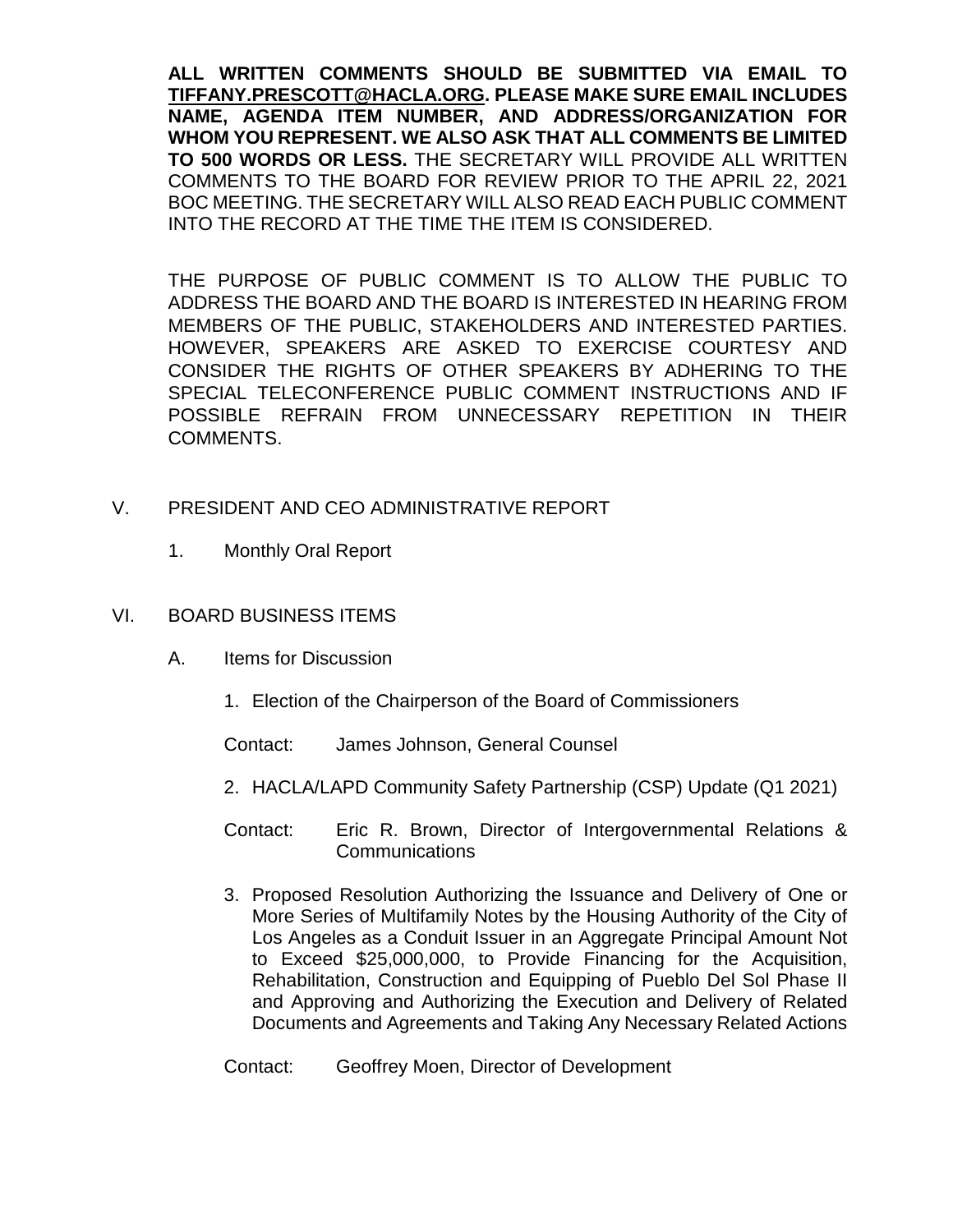4. Proposed Resolution Authorizing the Issuance and Delivery of Multiple Series of Multifamily Housing Revenue Notes By the Housing Authority of the City of Los Angeles As a Conduit Issuer of a Tax Exempt Note(s) in an Amount Not to Exceed \$31,843,632 and a Taxable Note in an Amount Not to Exceed \$7,500,000 to Provide Financing for the Acquisition, Construction and Equipping of Rose Hill Courts Phase I, and Approving and Authorizing the Execution and Delivery of Related **Documents** 

### Contact: Geoffrey Moen, Director of Development

5. Proposed Resolution Authorizing an Amendment to the Disposition and Development Agreement and Any Other Ancillary Documents with Pueblo Del Sol II Housing Partners, L.P. to Complete the Interim Transfer of the Pueblo Del Sol Phase II Project ("Project") to HACLA PDS LLC, a Limited Liability Company with the Housing Authority as Its Sole Member and Manager, and Subsequent Sale to Pueblo Del Sol II Housing Partners, L.P. for Implementing the RAD Conversion, Resyndication and Rehabilitation of the Project

### Contact: Geoffrey Moen, Director of Development

6. Proposed Resolution Authorizing the President and CEO, or His Designee, to Enter Into a Long-Term Ground Lease, Purchase Option, Right of First Refusal, Acquisition Loan of \$7,100,000 Between HACLA and Rose Hill Courts I Housing Partners, L.P. (The "Partnership"); Issue a HACLA GAP Loan of \$8,350,000 and a Loan of Funds From the State Department of Housing and Community Development's Infill Infrastructure Grant ("IIG") Program in an Amount Up to \$3,519,300 Directly to the Partnership of Through a HACLA Instrumentality or Housing Promise Corporation, a Non-Profit Corporation Missioned to Serve HACLA; Enter Into a RAD Use Agreement with the U.S. Department of Housing and Urban Development; the Execution of Related Documents and Agreements; and to Undertake Various Actions in Connection Therewith in Order to Initiate the Construction of Rose Hill Courts Phase I, an 89-Unit Affordable Residential Development with Community Amenities

Contact: Geoffrey Moen, Director of Development

B. Consent Items

Routine business items are assigned to the consent agenda. These items will be approved by the Board in one motion. A Commissioner may request any consent agenda item be removed, discussed or acted upon separately. Items removed from the consent agenda for separate action will be considered in the "Excluded Consent Items" section below.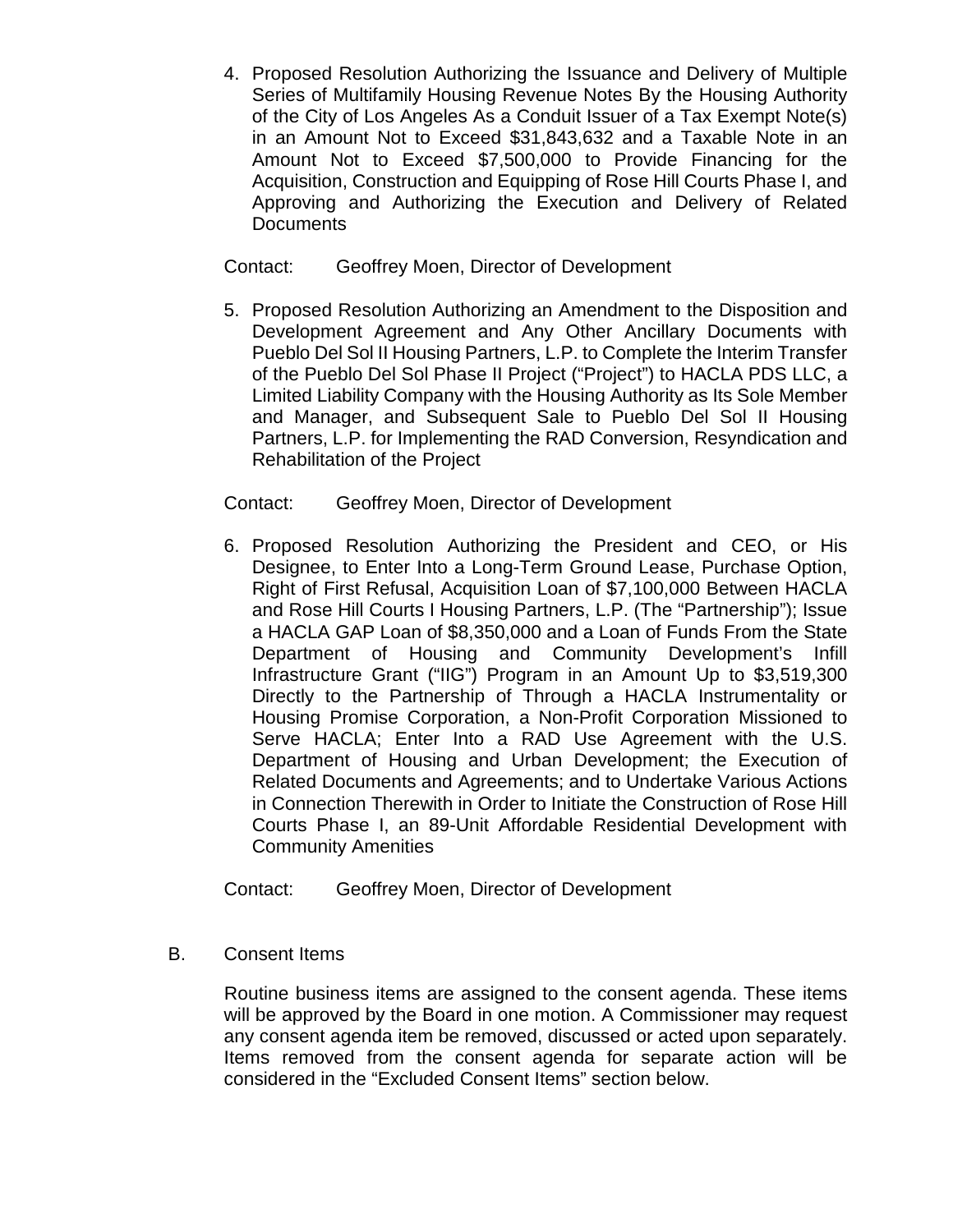- 1. Proposed Resolution Authorizing the President and CEO, or Designee, to Enter Into Intergovernmental Agreements with the Los Angeles County Department of Mental Health and the Los Angeles County Department of Health Services, to Provide Referral, Case Management and Supportive Services for the Section 8 Homeless Program
- Contact: Carlos VanNatter, Director of Section 8
- 2. Proposed Resolution Approving the Housing Authority's Policy on Prohibiting Harassment, Discrimination, Retaliation, and Abusive Conduct/Bullying and Authorizing the Development and Implementation of Procedures in Furtherance of Said Policy

Contact: Annie Markarian, Director of Labor and Employee Relations

3. Report and Action Plan Regarding Racial Equity in the Workplace

### **Receive and File**

Contact: Annie Markarian, Director of Labor and Employee Relations

4. Proposed Resolution Authorizing the President and CEO, or Designee, to Submit an Application to the City of Los Angeles in Response to its Request for Proposals for Proposition K Funds and to Execute and Submit All Necessary Documents, Including Any Agreements, as Required

Contact: Marisela Ocampo, Director of Housing Services

- 5. Proposed Resolution Authorizing the President and CEO, or Designee, to Execute a Five-Year Contract with Xerox Corporation for the Lease of a Xerox Nuvera MFF-100 Production Copier, For an Amount Not to Exceed \$270,000
- Contact: Tina Smith-Booth, Director of Asset Management
- 6. Proposed Resolution Authorizing Dedication of Forty-Five (45) Section 8 Project-Based Vouchers to Jordan Downs Phase H2-A Redevelopment Project Pursuant to Provisions in the Housing Opportunities Through Modernization Act of 2016 and Authorizing the President and CEO, or Designee, to Execute Any and All Contracts/Documents Required for Dedication of the Vouchers
- Contact: Carlos VanNatter, Director of Section 8 Geoffrey Moen, Director of Development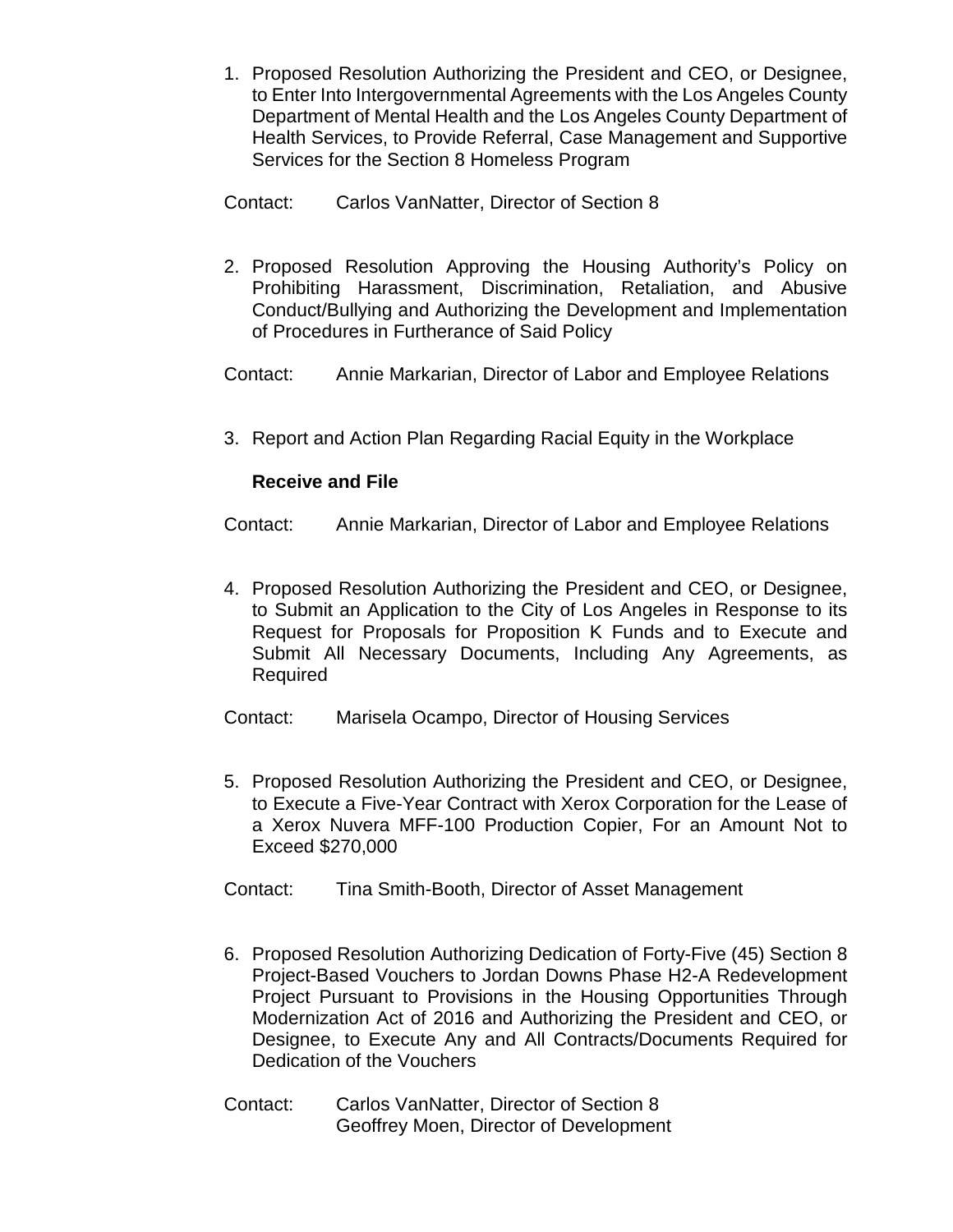- 7. Proposed Resolution Authorizing Dedication of Sixty-Six (66) Section 8 Project-Based Vouchers to Jordan Downs Phase H2-B Redevelopment Project Pursuant to Provisions in the Housing Opportunities Through Modernization Act of 2016 and Authorizing the President and CEO, or Designee, to Execute Any and All Contracts/Documents Required for Dedication of the Vouchers
- Contact: Carlos VanNatter, Director of Section 8 Geoffrey Moen, Director of Development
- 8. Proposed Resolution Approving, for Purposes of Section 147(F) of the Internal Revenue Code Only, the Issuance of Supplemental Private Activity Bonds or Notes in an Amount Not to Exceed \$14,970,000 by the Housing Authority of the City of Los Angeles, Solely as Conduit Bond or Conduit Note Issuer, to Assist in Financing the Total Cost of Acquisition, Construction, Redevelopment and Equipping of Jordan Downs Phase S2
- Contact: Geoffrey Moen, Director of Development
- 9. Proposed Resolution Authorizing the President and CEO, or His Designee, to Enter Into a Revised Disposition and Development Agreement, Long-Term Ground Lease and HACLA CNI Loan Note with the Jordan Downs Phase 2, LP ("Partnership"), for the Development of Jordan Downs Phase S2, an 81-Unit Affordable Residential Development with Community Amenities
- Contact: Geoffrey Moen, Director of Development
- 10.Jordan Downs Redevelopment Project Quarterly Progress Report (Q1 2021)

#### **Receive and File**

Contact: Jenny Scanlin, Chief Strategic Development Officer

- C. Excluded Consent Agenda Items
- D. Agenda Items for Future Board of Commissioner Meetings

Commissioners may direct staff to add agenda items for future Board meetings.

#### VII. GENERAL PUBLIC COMMENT

MEMBERS OF THE PUBLIC WHO WISH TO SPEAK ON ANY NON-AGENDIZED PUBLIC INTEREST ITEM CAN ADDRESS THE BOARD DURING THE GENERAL PUBLIC COMMENT PERIOD